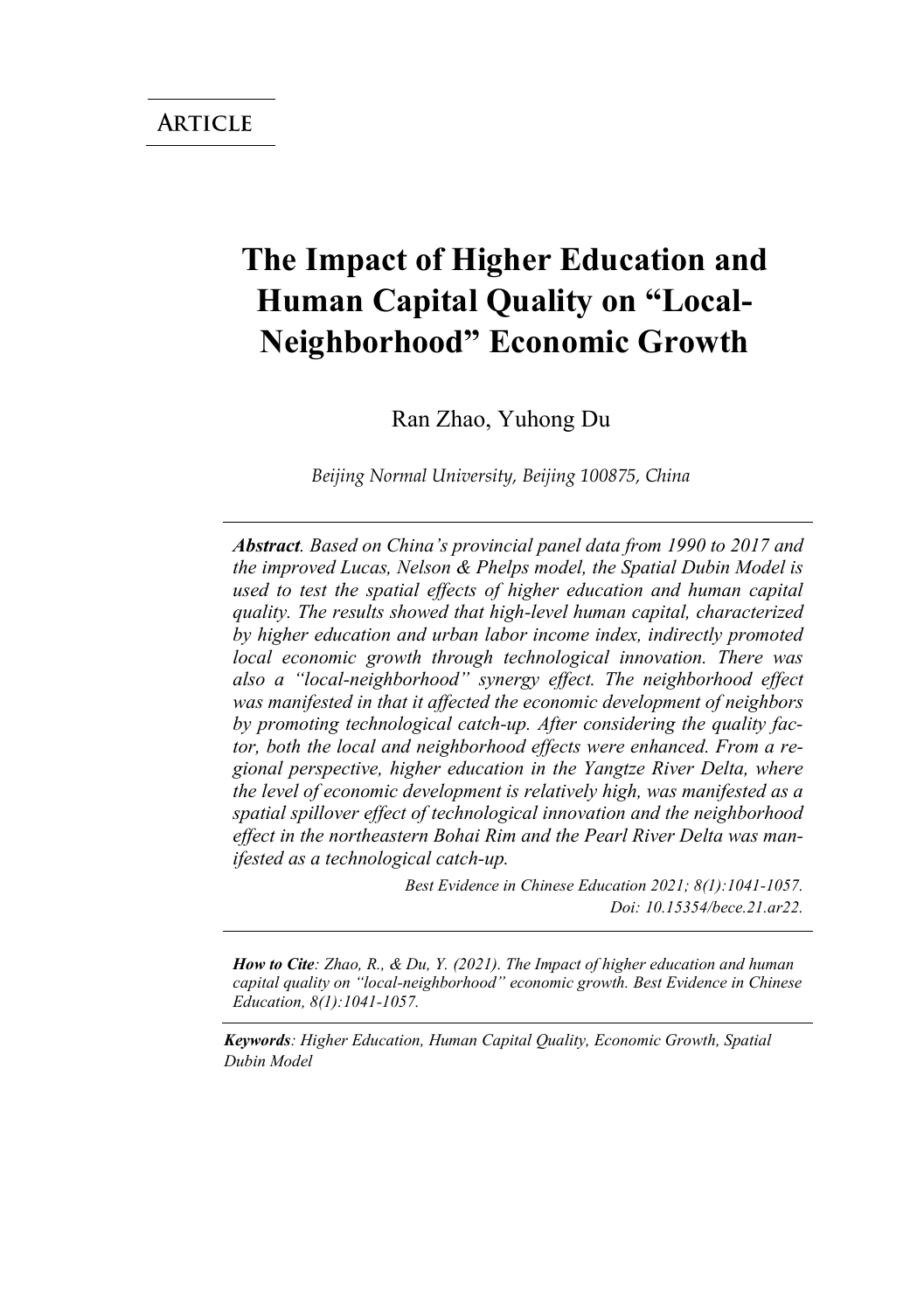*Conflict of Interests: None.* 

© 2021 Insights Publisher. All rights reserved.

Creative Commons Non Commercial CC BY-NC: This article is distributed under the terms of the Crea- $\circledcirc$   $\circledcirc$ tive Commons Attribution-NonCommercial 4.0 License (http://www.creativecommons.org/licenses/bync/4.0/) which permits non-commercial use, reproduction and distribution of the work without further permission provided the original work is attributed by the Insights Publisher.

*About the Authors: Ran Zhao, Lecturer, Faculty of Education/Institute of Educational Economics, Beijing Normal University, Beijing 100875, China. Email: zhaoran@bnu.edu.cn* 

*Correspondence to: Yuhong Du, Professor, Faculty of Education/Institute of Educational Economics, Beijing Normal University, Beijing 100875, China. Email: dyh@bnu.edu.cn* 

*Funding: This study was supported by the Ministry of Education's Philosophy and Social Science Major Research Project (15JZD040) and the Central Government's Special Fund for Basic Scientific Research in Universities (2019NTSS06).*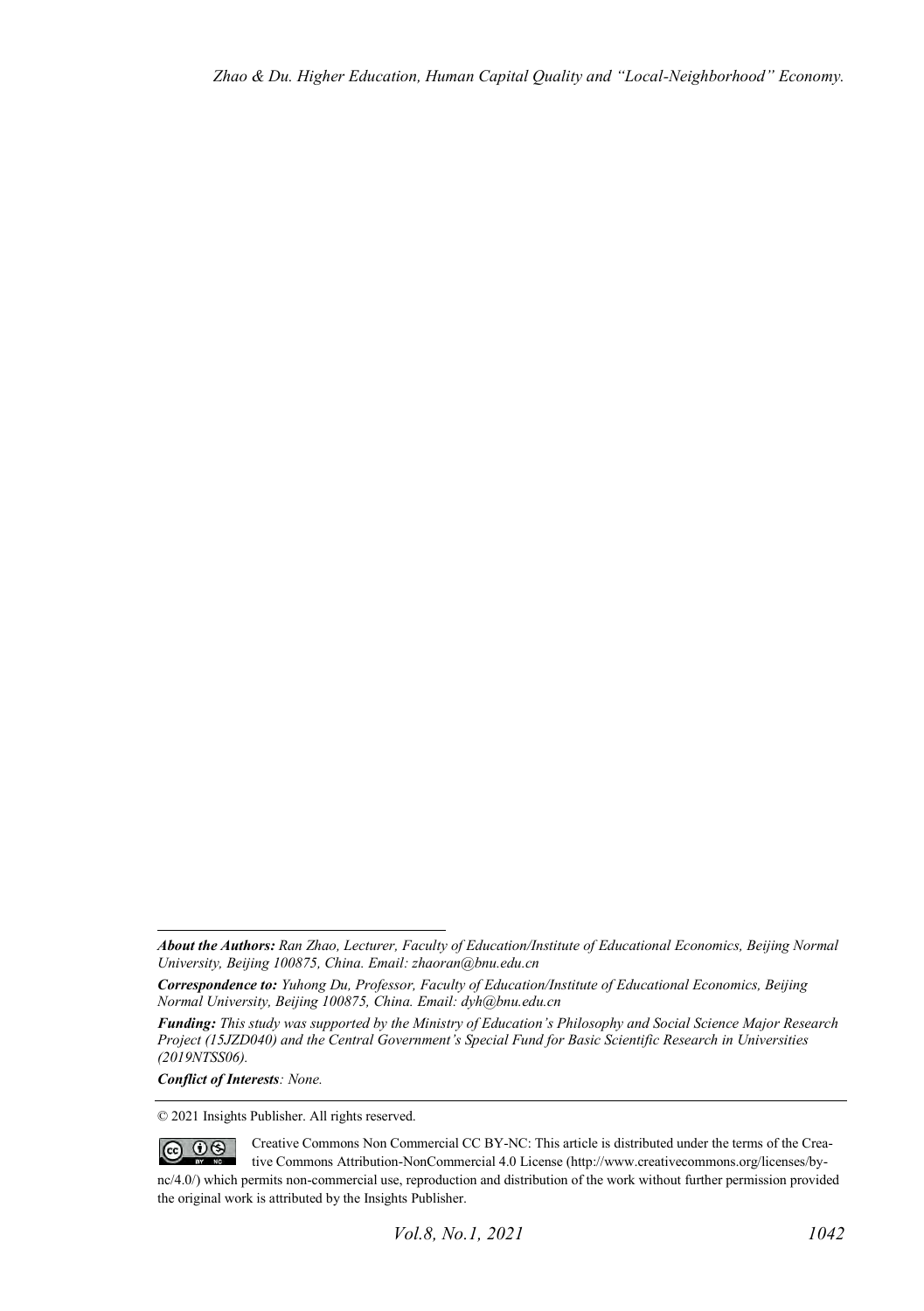## **Introduction**

ROM 1978 to 2010, the Chinese economy maintained an average annual growth rate of more than 10%, creating a growth miracle that attracted worldwide attention. After 2010, the growth rate has gradually slowed down, and the GDP ROM 1978 to 2010, the Chinese economy maintained an average annual growth rate of more than 10%, creating a growth miracle that attracted worldwide attention. After 2010, the growth rate has gradually slowed down, and the high-speed growth in the past to medium- and high-speed growth. China's "demographic dividend" advantage is gradually diminishing. Labor shortage and population aging have gradually become key factors restricting economic growth. As a comprehensive indicator to measure population size, structure, and quality, human capital determines national and regional economic development speed and quality. From 1982 to 2017, the proportion of the population with an associate degree education and above in the Chinese labor force showed a significant upward trend increased from 0.9% in 1982 to 18% in 2017. The decline in the number of labor forces will not be conducive to economic growth, but can the improvement in labor quality make up for the growing gap caused by the decline in the number of labor forces?

What is the mechanism and realization path of higher education's influence on regional economic growth? Does this impact show spatial dependence characteristics among regions with significant differences in population size, education quality, and economic development? Previous studies adopted the average years of education or the total years of education, which could not reflect the change in the quality of the labor force. Our study used the revised Lucas and Nelson & Phelps models for spatial econometric analysis by constructing two data sets of labor income index human capital and education human capital (Lucas, 1988); Nelson & Phelps, 1965). This helps to understand the spatial mechanism of higher education and human capital quality from a deeper level and provides a decision-making reference for implementing the coordinated development of China's higher education and regional economy to a certain extent.

## **Literature Review**

# *The Mechanism and Direction of Human Capital in Economic Growth*

Research under the macro-framework mainly focuses on the mechanism of education and human capital in economic growth and the direction and significance of human capital in economic growth. There are primarily the following views on the mechanism: Firstly, human capital directly participates in the production process as a production factor that improves the quality of labor, and the accumulation of specialized human capital is the decisive factor in promoting sustained economic growth (Lucas, 1988). Secondly, human capital promotes the indirect effects of economic growth by fostering technological innovation and technological catch-up, emphasizing that the stock of human capital is a critical factor in economic growth (Romer, 1990; Ding & Knight, 2011;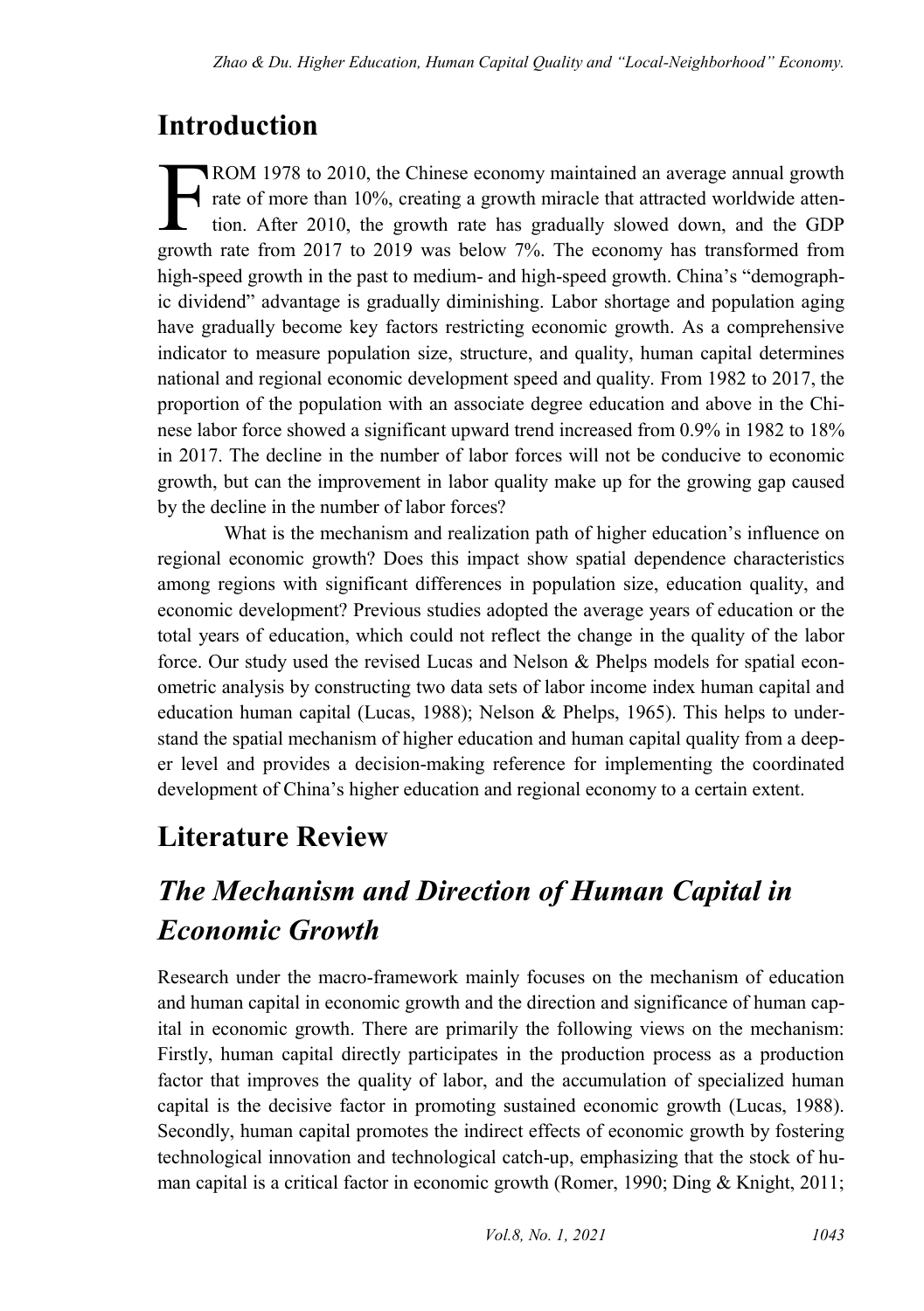Li et al., 2016). Thirdly, human capital directly affects output as a factor and indirectly promotes a joint mechanism of economic growth by promoting technological innovation and imitating absorption (Engelbrecht, 2003; Du et al., 2014). Fourthly, from a regional perspective, some studies have confirmed that education and human capital have positive spatial externalities (Chang & Zhao, 2017; Deng & Ke, 2020), but some studies have reached the opposite conclusion (Fischer et al., 2009). It can be seen that the mechanism of different levels of education and human capital in space still needs to be further tested.

### *"Stock" and "Quality" in Human Capital Measurement*

In the research on the relationship between education, human capital, and economic growth, a vital issue is distinguishing between "stock" and "quality" in human capital. The more mature human capital measurement methods mainly include cost method, income method, and education characteristic method. The main idea of the cost method is to compare the method of measuring physical capital. Most scholars estimate the stock of human capital in various countries or different periods based on perpetual inventory technology (Schultz, 1961; Kendrick, 1976; Qian, 2012; Meng & Wang, 2014). Previous studies on the impact of education on economic growth have focused more on quantitative educational indicators. The commonly used proxy variables include the average years of workers' education (Psacharopoulos & Patrinos, 2004; Barro & Lee, 1993) and the adult literacy rate (Cai & Du, 2000). Studies have also shown that once the factors of education quality (international test scores, etc.) are considered, the influence of the quantity of education becomes insignificant. In contrast, the quality of education has a strong positive effect on economic growth (Jamison et al., 2007; Hanushek & Woessmann, 2011). Still, the use of international test scores cannot directly measure the human capital level of the working-age population (Graham & Webb, 1979). There are two ways to use the income method to calculate human capital: one is to use the sum of the present value of future income to measure human capital (Jorgenson & Fraumeni, 1989; Li & Tang, 2015; Dong, 2017). However, it is impossible to eliminate the influence of the annual increase in physical capital on the stock of human capital. The other is to estimate human capital by using the present value income of workers. The most representative is LIHK (Labor-Income-Based Human Capital) labor income method (Mulligan & Sala-i-Martin, 1997). It reflects the difference of different education levels, the change of education quality over time, and factors such as work experience on human capital accumulation. Simultaneously, it effectively eliminates the influence of physical capital on the measurement, which is more reasonable for analyzing economic growth (Zhu & Xu, 2007; Liang et al., 2015).

Based on the concept of unit human capital in the income method, this research constructs two types of panel data: human capital index and educational human capital, including scale, structure, and quality. By establishing a spatial measurement model, the spatial effect mechanism of higher education and human capital quality in economic growth is tested under the premise of fully considering spatial and geographical factors.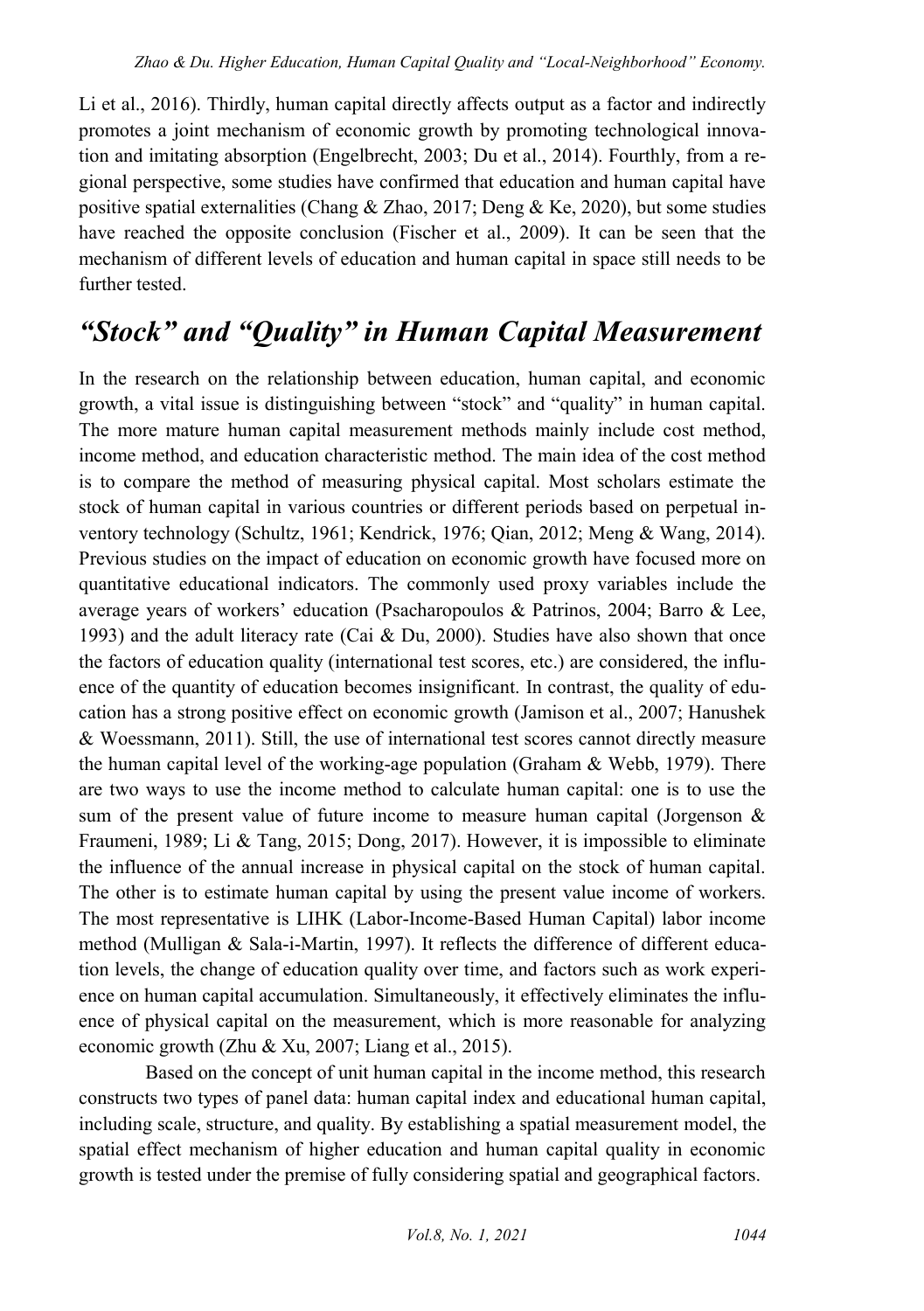## **Human Capital Measurement Based on LIHK Income Method**

According to China's primary data, we first need to estimate the annual population data according to gender, age, urban and rural areas, and education level. Secondly, we need to evaluate the income of each part of the group. Using the method of the China Human Capital and Labor Economics Research Center (CHLR), we estimated the expanded Mincer income equation (1):

 $ln(wage) = \alpha + \beta_1 Sch + \beta_2 Exp + \beta_3 Exp^2 + \beta_4 Sch \cdot ave\_gdp + \beta_5 Sch$  $\cdot$  indus\_gdp +  $\beta_6$ ave\_wage +  $\beta_7$ male +  $\beta_8$ urban (1)

Where ln(wage) is the natural logarithm of income. Sch represents the number of years of education. Exp is an individual's work experience. ave\_gdp represents the per capita GDP of the province. indus\_gdp indicates the proportion of tertiary industry output value in GDP in the province where it is located. ave\_wage represents the average wage level in the province. According to the two databases of CHNS (China Health and Nutrition Survey, 1989-2015) and CFPS (China Family Panel Studies, 2010-2016), the weighted results based on the sample size yield the intercept term, Sch, Exp, and the coefficient of  $Exp<sup>2</sup>$ . Then, the linear fitting of the variable to the time trend is made, and the fitting value of the missing year is obtained. Then the human capital index of the individual by sex, age, urban and rural, and education level was calculated. The total human capital stock is obtained by adding up the number of labor forces in each group.

## **Construction of Spatial Panel Data Measurement Model**

### *Research Method*

The two basic setting methods for spatial interaction are: one is Spatial Lag Model (SLM) (Lagged Dependent Variable), and the other is Spatial Error Model (SEM) (The error term contains a Spatial Autoregression process). Spatial Dubin Model (SDM) is a general form of the spatial measurement model and a broader SLM and SEM measurement model. Among them,  $y_{it}$  is the explained variable,  $x_{it}$  is the explanatory variable, and the primary expression of the model is:

SLM:

$$
y_{it} = \mu_i + \alpha_t + \eta \sum_{j=1}^{N} w_{ij} y_{it} + \lambda x_{it} + \varepsilon_{it}
$$
  
(2)

*Vol.8, No. 1, 2021 1045*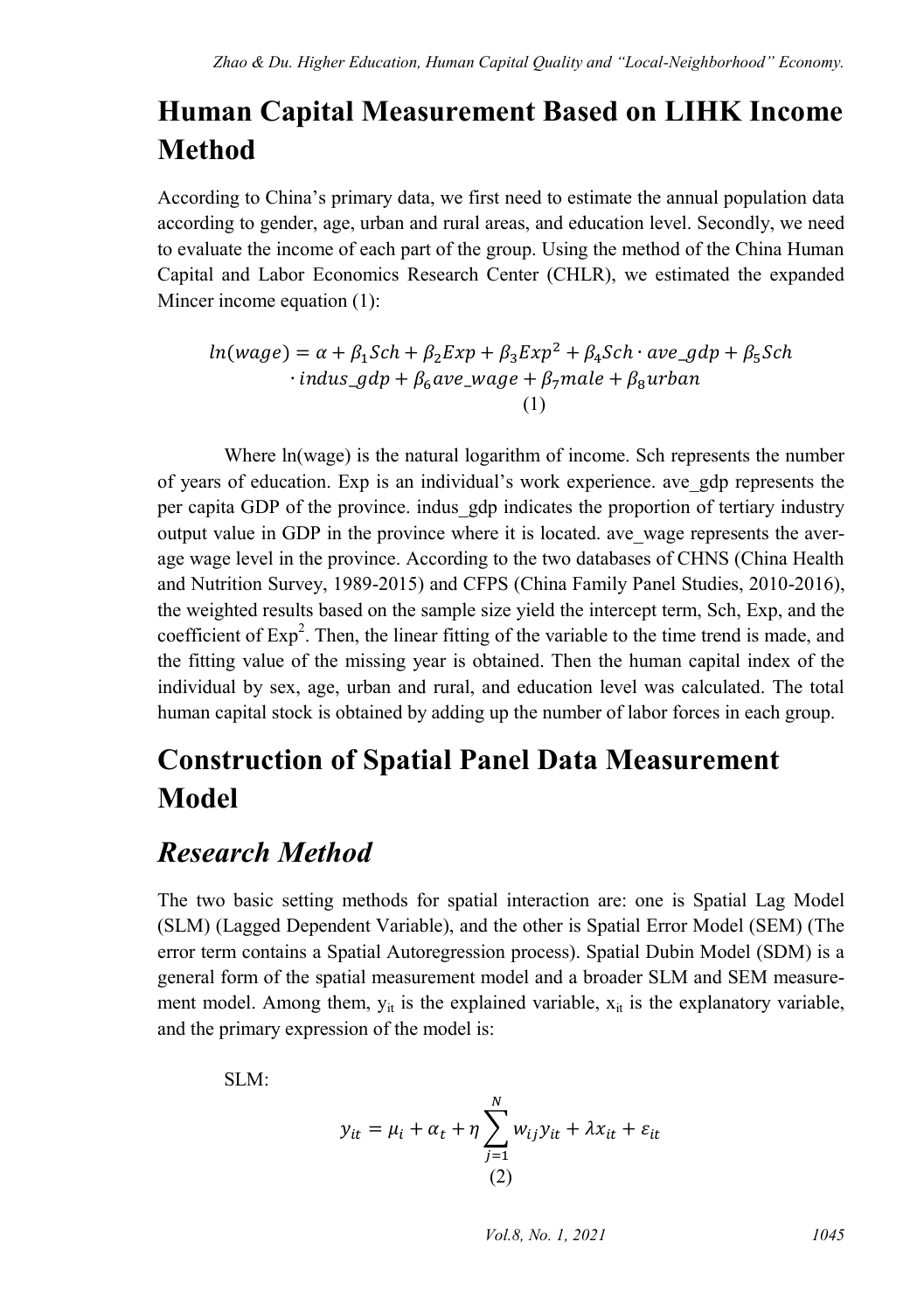SEM:

$$
y_{it} = \mu_i + \alpha_t + \lambda x_{it} + \varepsilon_{it}
$$

$$
\varepsilon_{it} = \rho \sum_{j=1}^{N} w_{ij} \varepsilon_{ij} + v_{it}
$$

$$
(3)
$$

SDM:

$$
y_{it} = \mu_i + \alpha_t + \eta \sum_{j=1}^{N} w_{ij} y_{it} + \lambda \sum_{j=1}^{N} w_{ij} x_{it} + \varepsilon_{it}
$$
  
(4)

This study draws on the model of Lucas and Nelson & Phelps (Lucas, 1988; Nelson & Phelps, 1965), combined with the improved research framework of Yuhong Du et al. (Du & Zhao, 2018), to test the spatial effect mechanism of higher education and human capital quality on economic growth. We hypothesized that different levels of human capital have different growth paths: basic human capital influences growth by increasing factor accumulation. In contrast, advanced human capital promotes growth by promoting technological innovation and imitating catch-up. We set the production function to the following form:

$$
Y = A(Ha)K^{\alpha}Hb^{\beta}L^{\gamma}
$$
  
(5)

Y represents output, K represents capital, Ha represents high-level human capital, Hb represents basic human capital, L represents labor force. A means technological progress rate or total factor productivity.

Drawing on the study of Nelson & Phelps (Nelson & Phelps, 1965), Ha represents technological innovation and Ha  $*$ <sup>y</sup>  $\frac{ax-y}{y}$  means technological imitation and catch-up, as shown in equation (6):

$$
A(Ha) = A_0 exp\left(c + g * Ha + \delta Ha * \frac{y_{max} - y}{y}\right)
$$
  
(6)

Take the per capita form and digitize both sides of equation (5) at the same time, and add the spatial effect after substituting equation (6) to obtain the spatial panel model (7):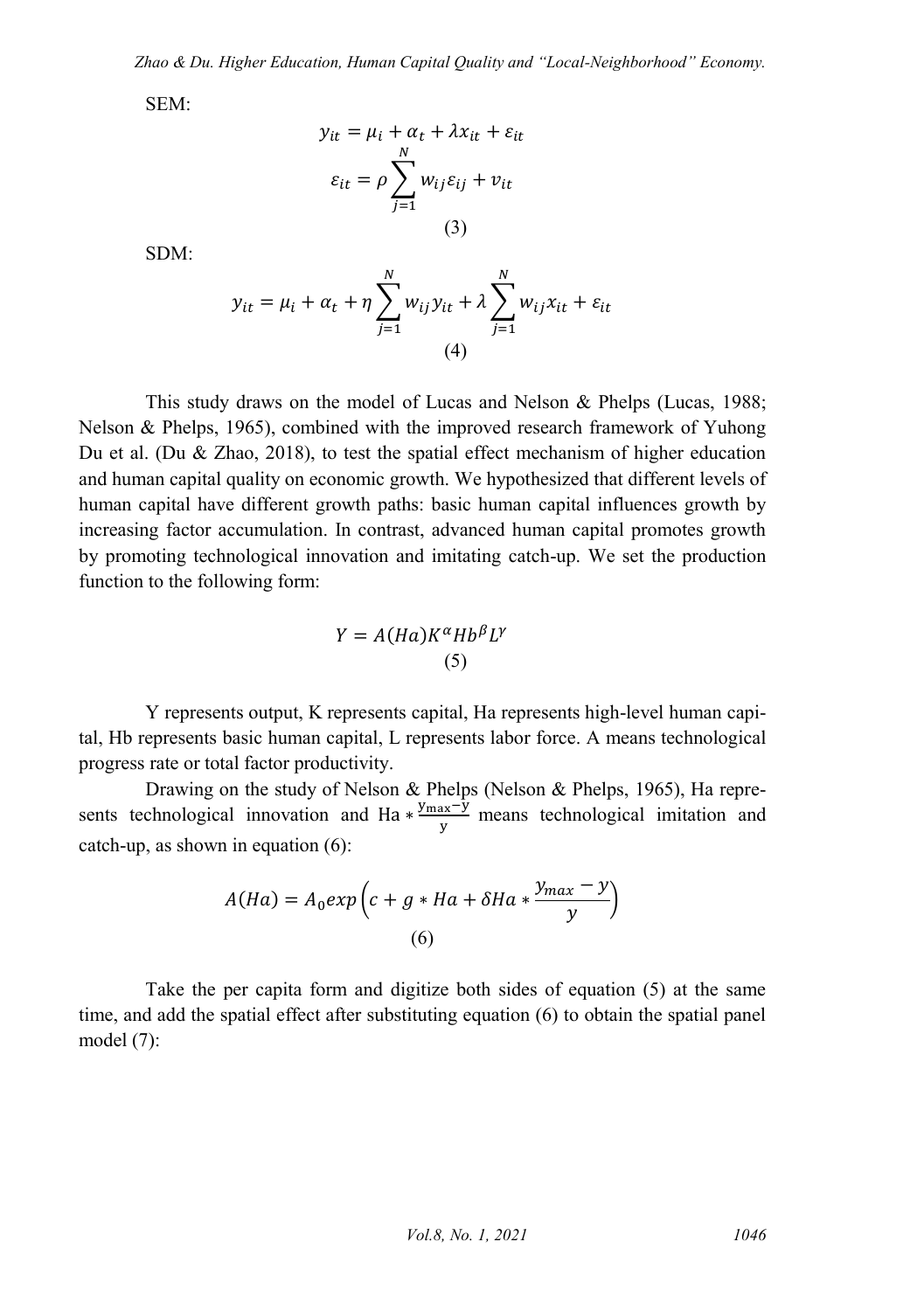$$
ln(y_{it}) = c + \beta ln(k_{it}) + \gamma ln(hb_{it}) + \theta ln(L_{it}) + ha + \delta ha(y_{max} - y_{i0})/y_{i0}
$$
  
+  $\varphi Z_{it} + \alpha_i + \sigma \sum_{j=1}^{N} w_{ij} ln(k_{it}) + \varsigma \sum_{j=1}^{N} w_{ij} ln(hb_{it})$   
+  $\tau \sum_{j=1}^{N} w_{ij} ln(L_{it})$   
+  $v \sum_{j=1}^{N} w_{ij} ha_{it} + \psi \sum_{j=1}^{N} w_{ij} ha_{it} (y_{max} - y_{i0})/y_{i0} + \varepsilon_{it}$   
(7)

Among them, the explained variable is represented by GDP per capita, and the explanatory variables include physical capital (k), number of laborers (L), basic human capital (hb), advanced human capital (ha), technological imitation, and catch-up (Catch), representing a series of Control variables include foreign trade dependence (open), industrial structure (indus), and government support (gov). c,  $\alpha_i$ , and  $\epsilon_{it}$  represent a constant term, a regional fixed effect, and a random error term, respectively. Wij represents the elements of the spatial weight matrix. This study uses three types of matrices for analysis.

The adjacency weight matrix W1 is constructed by studying whether the variables are adjacent to each other by assigning values of 0 or 1. If  $i = j$ , it means that province i and j are adjacent; if  $i \neq j$ , it means that province i and j are not adjacent.

$$
w_{ij} = \begin{cases} 0, i = j \\ 1, i \neq j \end{cases}
$$
  
(8)

Besides, in order to test the robustness of the estimation results, we also consider the attenuation of the spatial effect as the distance increases and construct the geographical distance weight matrix W2:

$$
w_{ij} = \begin{cases} 0, i = j \\ 1/d_{ij}^2, i \neq j \\ (9) \end{cases}
$$

At the same time, to objectively express the spatial correlation of the economic development level of the spatial unit, we also construct the economic distance weight matrix W3, where  $\bar{y}_i$  is the average GDP of the region i over the years, and  $\bar{y}$  is the average GDP of the full sample.

$$
w_3 = w_2 \times diag(\bar{y}_1/\bar{y}, \bar{y}_2/\bar{y}, \cdots, \bar{y}_n/\bar{y})
$$

*Vol.8, No. 1, 2021 1047*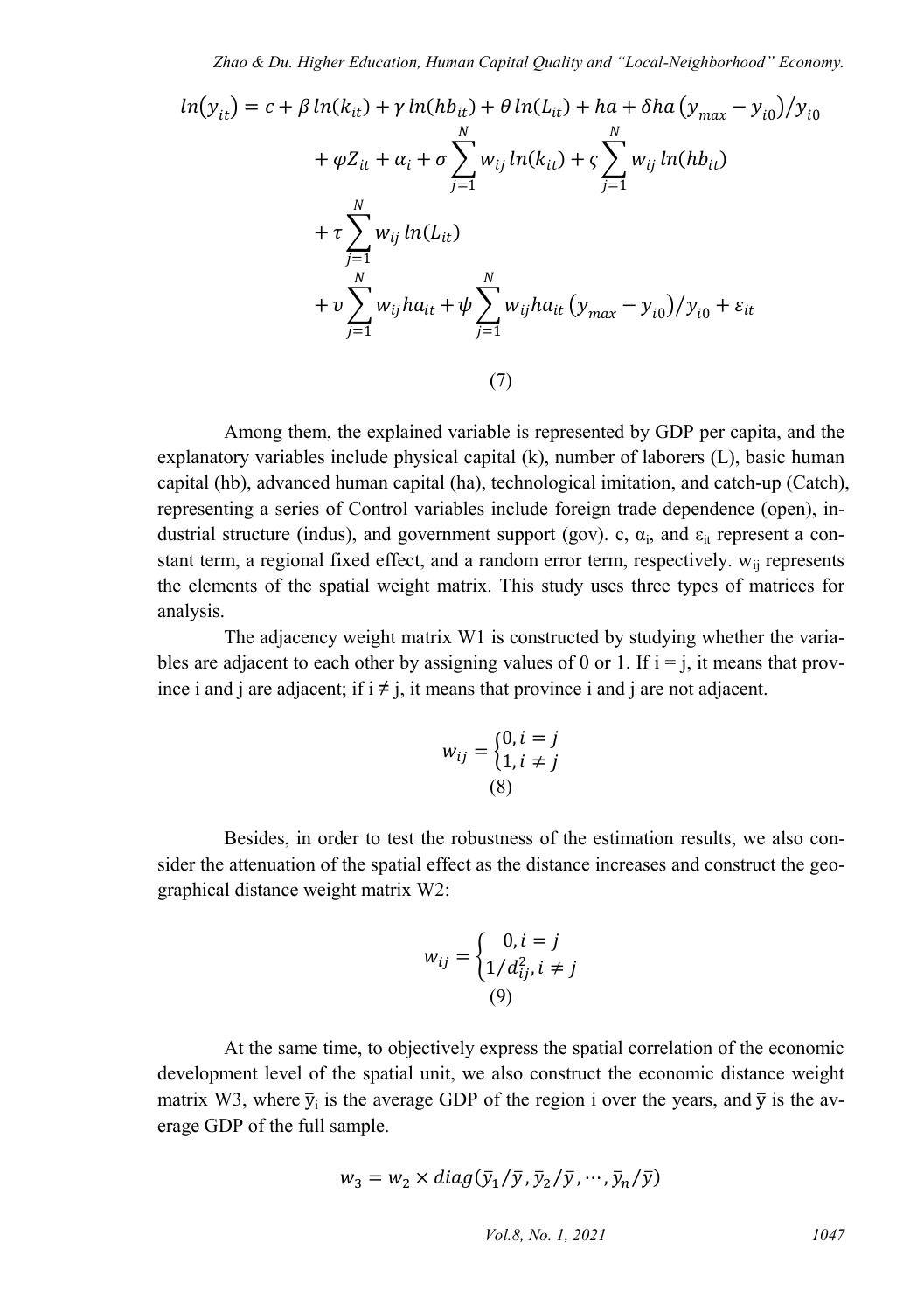*Zhao & Du. Higher Education, Human Capital Quality and "Local-Neighborhood" Economy.* 

$$
\bar{y}_i = \frac{1}{t_1 - t_0 + 1} \sum_{t=t_0}^{t_1} y_{it}, \bar{y} = \frac{1}{n(t_1 - t_0 + 1)} \sum_{i=1}^n \sum_{t=t_0}^{t_1} y_{it}
$$
\n(10)

### *Data Sources and Variables*

According to the availability of samples, this paper selects the panel data of 30 provinces from 1990 to 2017 as the research sample (the Tibet Autonomous Region has been eliminated due to excessive data missing). The data we used to measure LIHK's human capital came from "China's 1982 Census", "China's 1990 Census", "China's 2000 Census", "China's 2010 Census", "China Demographic Yearbook (1991-2018)", the provincial census data and statistical yearbooks, the China Nutrition and Health Survey (CHNS, 1989-2015) and the Chinese Family Panel Studies (CFPS, 2010-2016) microdatabase; the original data of other variables were from the "China Statistical Yearbook" (1991-2018)", "China Labor Statistics Yearbook (1991-2018)" and statistical yearbook of each province.

Output Level  $(Y/y)$ 

The output level reflects the economic development status of a province and is expressed by the province's gross regional product (Y) and per capita gross regional prod $uct(y)$ .

Capital Stock (K) / Capital Stock per Capita (k)

As there are currently no official statistics on annual physical capital stock data, the most commonly used calculation method is the Perpetual Inventory Method. The interprovincial material capital stock data used in this article came from Holz and Dr. Sun Yue (Holz & Sun, 2018).

Human Capital

We measured human capital in two forms: years of education and LIHK Human Capital Index. Advanced human capital (ha) is equal to the sum of years of education of all workers with higher education, and basic human capital (hb) is equal to the sum of years of education of all workers with elementary, middle, and high school education. This study also measured the human capital index based on the LIHK labor income method, reflecting the comprehensive effect of labor force size and quality. Considering the conditions in rural areas in China, they usually only have limited opportunities for higher education, and it is difficult for them to have the opportunity to obtain advanced skills from their jobs. Therefore, the main reason for the urban-rural income gap can be attributed to the difference in advanced human capital levels. The measured rural labor income index and urban labor income index were used as substitute variables for basic (hb\_LIHK) and advanced human capital (ha\_LIHK).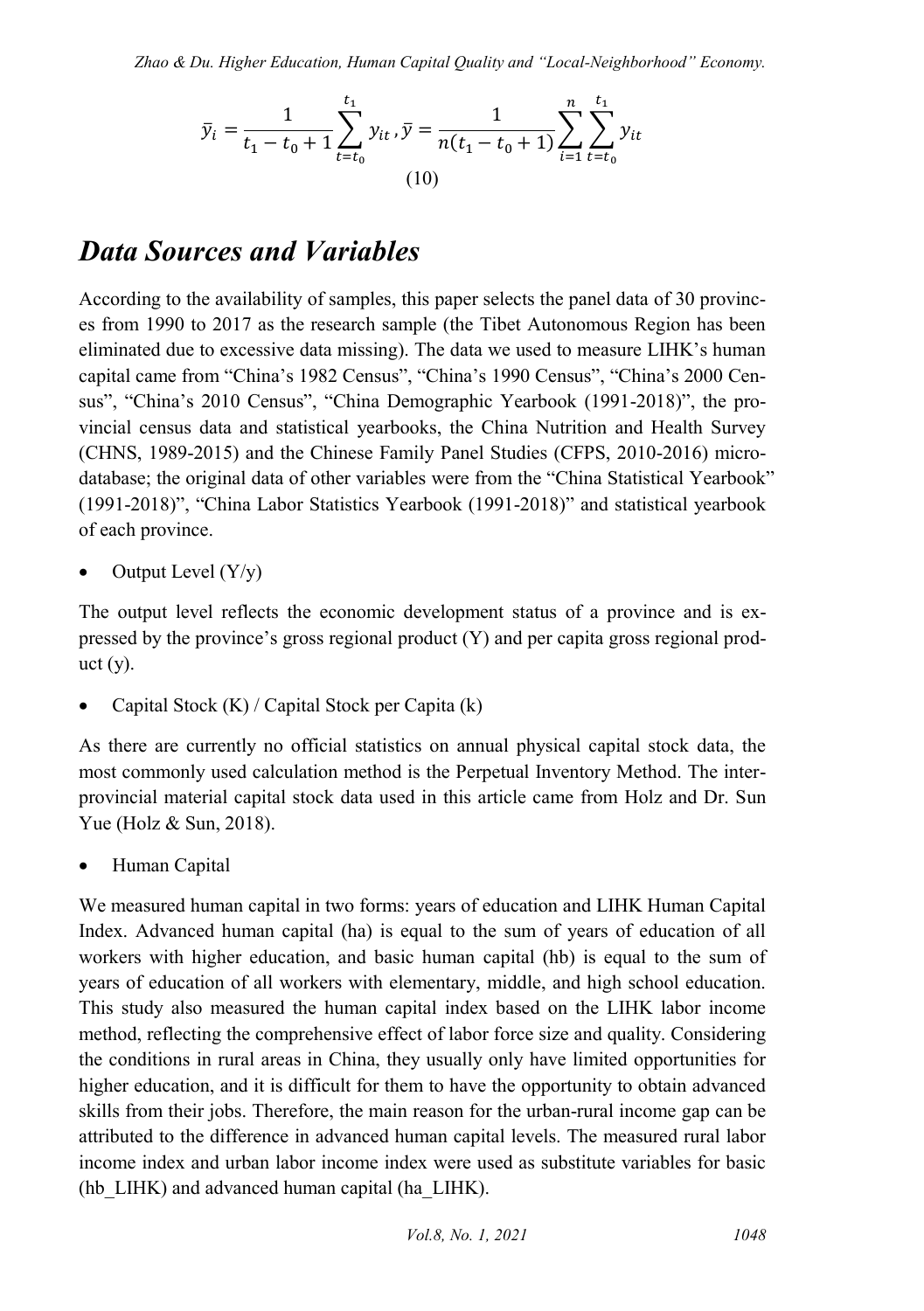### Other Control Variables

Foreign trade dependence (open), industrial structure (indus), and government support (gov) respectively used the proportion of total regional imports and exports to GDP, the ratio of the added value of the tertiary industry to GDP, and the balance of government public budget fiscal expenditures in GDP.

### **Empirical Result Analysis**

## *Preliminary Test of Spatial Effect Model*

Before estimating the model, it was necessary to test whether there was a spatial effect between the quality of higher education and human capital and economic growth (shown in **Table 1**). Both the Lagrange multiplier test and robust test results rejected the null hypothesis that there was no spatial lag effect or spatial error effect. It showed that there was a significant spatial dependence characteristic between higher education, human capital quality, and economic growth in various regions. The Wald statistics of spatial lag and spatial error were both significant at the 1% statistical level, indicating that the Spatial Dubin Model's null hypothesis could be transformed into a spatial lag or error model should be rejected, so it was more appropriate to establish the Spatial Dubin Model. Simultaneously, the Hausman test result passes the 1% significance test, and a fixed-effect Spatial Dubin Model (SDM-FE) should be established. Considering that China's education, human capital level, and economic growth all present significant imbalanced characteristics, the mixed effects and time fixed effects ignore regional structural economic differences. In contrast, the space-time double fixed-effect model can simultaneously consider regional spatial differences and period effects, further effectively distinguish the role of spatial dependence from the impact of spatial heterogeneity and omitted variables. Studies have pointed out that the parameters obtained using Maximum Likelihood Estimation (MLE) were asymptotically effective (Chen, 2014). Therefore, we used the Spatial Dubin Model with dual fixed MLE time and space.

### *Model Estimation Results*

The estimation results obtained under the three spatial weight matrices of the national adjacency matrix, inverse distance matrix, and economic distance matrix were relatively stable (shown in **Table 2**). Most of the coefficient estimates had not changed significantly, indicating the robustness of the estimated results. Simultaneously, the best fit of the model was assessed under the economic distance matrix, indicating that the spatial effect of education and human capital quality on economic growth was more reflected in economic spatial connections. Therefore, in the following, we mainly analyzed the economic distance matrix W3. The estimated values of advanced human capital (variables ha and ha\_LIHK) were both positive at the 1% significance level, indicating that advanced human capital represented by higher education (ha) could significantly pro mote regional economic growth through technological innovation effects and urban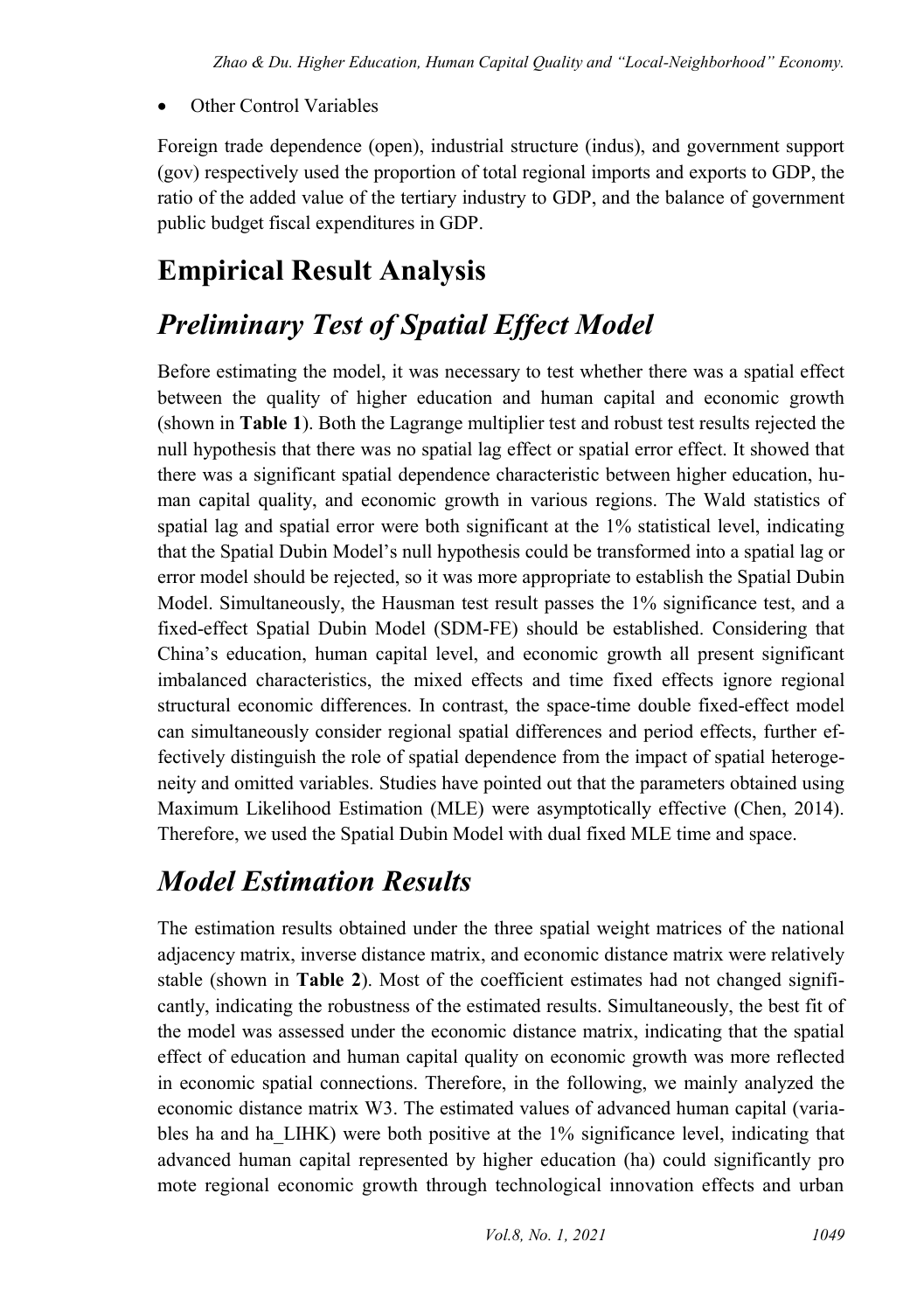**Table 1. The Spatial Effect Test of Higher Education and Human Capital Quality in Economic Growth.**

| Test                                            | W1                  | W <sub>2</sub>     | W3                |
|-------------------------------------------------|---------------------|--------------------|-------------------|
| Lagrange Multiplier Test (Spatial Lag)          | 7.857*** (0.005)    | $9.529***$ (0.002) | $4.279** (0.039)$ |
| Robust Lagrange multiplier test (Spatial Lag)   | 7.047*** (0.008)    | $8.746***$ (0.003) | $4.052**$ (0.044) |
| Lagrange Multiplier Test (Spatial Error)        | $16.072***$ (0.005) | $8.031***$ (0.005) | $3.231* (0.072)$  |
| Robust Lagrange multiplier test (Spatial Error) | 15.262*** (0.005)   | $7.248***$ (0.007) | $3.004* (0.082)$  |
| Wald Test (Spatial Lag)                         | 83.06*** (0.000)    | 240.39*** (0.000)  | 100.24*** (0.000) |
| Wald Test (Spatial Error)                       | 82.52*** (0.000)    | 154.71*** (0.000)  | 53.03*** (0.000)  |
| Hausman Test                                    | 346.48*** (0.000)   | 34.81*** (0.000)   | 95.33*** (0.000)  |

\*\*\*, \*\*, \* Represent significant at the statistical level of 1%, 5%, and 10%, respectively. The P value of the coef*ficient is in parentheses.*

| Table 2. Robust Estimation Results of Spatial Dubin Model (SDM). |                                  |              |              |                           |              |              |  |
|------------------------------------------------------------------|----------------------------------|--------------|--------------|---------------------------|--------------|--------------|--|
| Variable                                                         | <b>Educational Human Capital</b> |              |              | <b>LIHK Human Capital</b> |              |              |  |
|                                                                  | SDM-FE                           | SDM-FE       | SDM-FE       | SDM-FE                    | SDM-FE       | SDM-FE       |  |
|                                                                  | Adjacency                        | Geographic   | Economic     | Adjacency                 | Geographic   | Economic     |  |
|                                                                  | Weight                           | Distance     | Distance     | Weight                    | Distance     | Distance     |  |
|                                                                  | Matrix                           | Matrix       | Matrix       | Matrix                    | Matrix       | Matrix       |  |
| <b>Capital Stock</b>                                             | 0.3169***                        | $0.3090***$  | 0.3364***    | 0.2983***                 | 0.2926***    | $0.3059***$  |  |
|                                                                  | (0.0107)                         | (0.0112)     | (0.0113)     | (0.0113)                  | (0.0122)     | (0.0119)     |  |
| Number of Labor                                                  | $-0.7215***$                     | $-0.7326***$ | $-0.6796***$ | $-1.0331***$              | $-0.9616***$ | $-0.8552***$ |  |
|                                                                  | (0.0314)                         | (0.0291)     | (0.0297)     | (0.0461)                  | (0.0437)     | (0.0393)     |  |
| Basic Human Capital                                              | $0.5145***$                      | $0.3112***$  | $0.5216***$  | $0.1160***$               | $0.0444**$   | $0.0407**$   |  |
|                                                                  | (0.0929)                         | (0.0856)     | (0.0855)     | (0.0195)                  | (0.0187)     | (0.0187)     |  |
| <b>Advanced Human</b>                                            | $0.1196***$                      | 0.0832***    | $0.1461***$  | 0.4696***                 | $0.4945***$  | $0.5389***$  |  |
| Capital                                                          | (0.0156)                         | (0.0143)     | (0.0140)     | (0.0580)                  | (0.0462)     | (0.0537)     |  |
| <b>Technology Catch-up</b>                                       | $-0.0383***$                     | $-0.0335***$ | $-0.0394***$ | $-0.1411***$              | $-0.1667***$ | $-0.2120***$ |  |
|                                                                  | (0.0042)                         | (0.0037)     | (0.0044)     | (0.0306)                  | (0.0219)     | (0.0261)     |  |
| Spatial effect of                                                | 0.0036                           | $0.0613**$   | $0.1187**$   | $-0.0328$                 | 0.0036       | $0.2024***$  |  |
| Capital Stock                                                    | (0.0239)                         | (0.0310)     | (0.0466)     | (0.0247)                  | (0.0333)     | (0.0505)     |  |
| Spatial effect of                                                | $0.4491***$                      | $0.6311***$  | 0.1447       | 0.8156***                 | 0.9434***    | $0.4077**$   |  |
| Labor Number                                                     | (0.0566)                         | (0.0922)     | (0.1304)     | (0.1055)                  | (0.0994)     | (0.1333)     |  |
| Spatial Effect of                                                | $-0.3800**$                      | 0.6952***    | $-0.7506**$  | $-0.2086***$              | $-0.1922***$ | $-0.1422**$  |  |
| Basic Human Capital                                              | (0.1619)                         | (0.1904)     | (0.2837)     | (0.0382)                  | (0.0487)     | (0.0659)     |  |
| Spatial Effect of                                                | $-0.0658**$                      | $0.0785**$   | $-0.1696***$ | $-0.4810***$              | $-0.1513$    | $-0.2338$    |  |
| Advanced Human Capital                                           | (0.0297)                         | (0.0322)     | (0.0509)     | (0.1240)                  | (0.1273)     | (0.1957)     |  |
| Spatial Effect of                                                | $0.0483***$                      | $0.0492***$  | $0.1105***$  | $0.1479**$                | $0.2158***$  | $0.2922***$  |  |
| Technology Catch-up                                              | (0.0080)                         | (0.0088)     | (0.0121)     | (0.0564)                  | (0.0528)     | (0.0744)     |  |
| Sample Size                                                      | 840                              | 840          | 840          | 840                       | 840          | 840          |  |
| $R^2$                                                            | 0.311                            | 0.366        | 0.470        | 0.164                     | 0.294        | 0.367        |  |

**Table 2. Robust Estimation Results of Spatial Dubin Model (SDM).**

*\*\*\*, \*\*, \* Represent significant at the statistical level of 1%, 5%, and 10%, respectively. This table only reports the estimated results of the core explanatory variables, and the complete results can be obtained from the author.*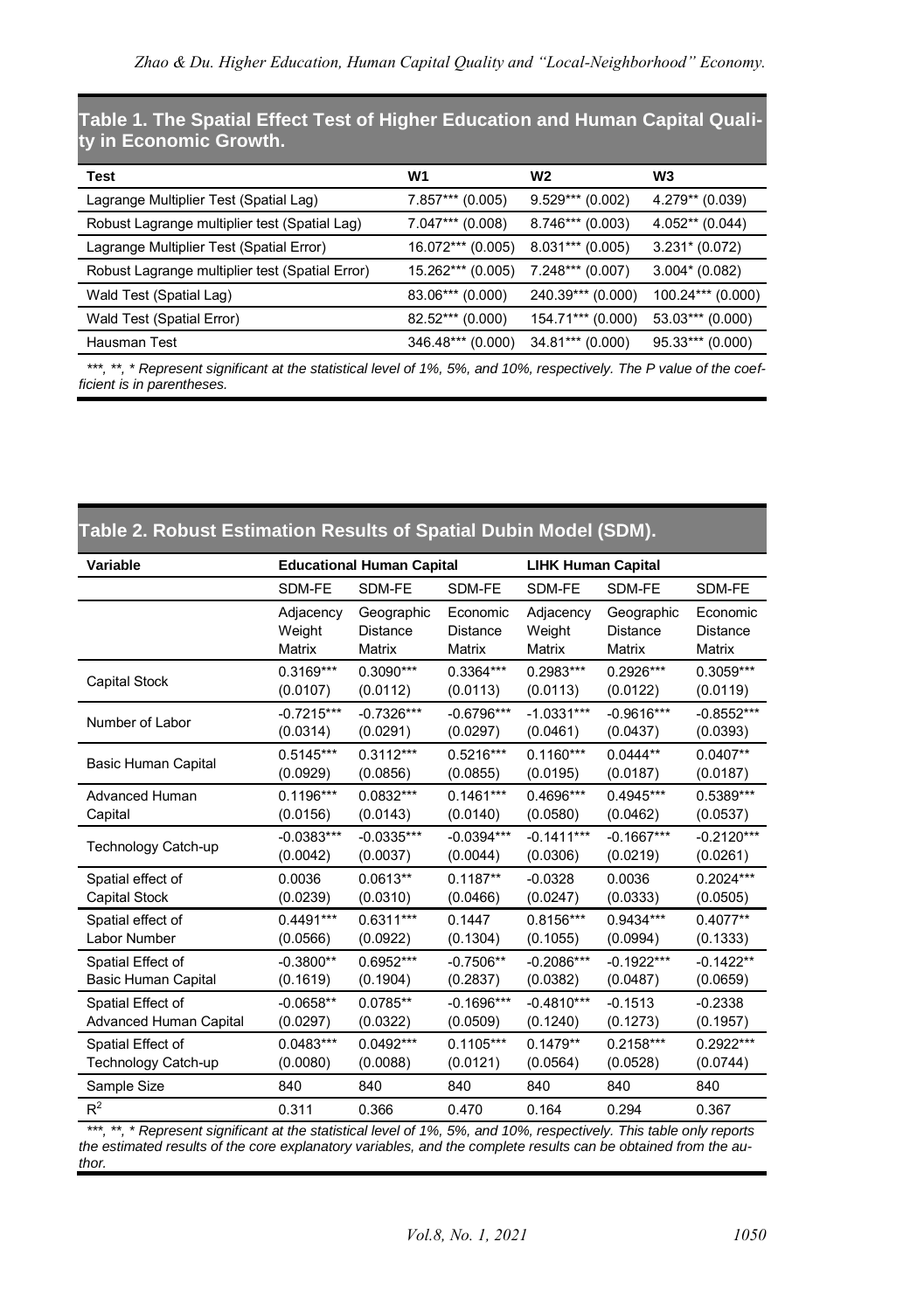labor quality factor (ha\_LIHK) included in the income index had a more substantial impact on local economic growth. The estimated value of the spatial effect of advanced human capital is negative, and it is only significant under the human capital index measured by education level. The estimated value of the spatial impact of technological catch-up is positive at the 1% significance level, indicating that although the flow of technology and personnel and other factor resources have produced spatial spillover effects, the spillover effects of high-level human capital are mainly realized as technological imitation and catch-up. Since the estimation results of the SDM model cannot fully reflect the relationship between the explained variables and the explanatory variables, according to the research of Lesage and Pace (LeSage & Pace, 2009) , the use of partial differential methods could better deal with the error of spatial spillover effect estimation. The partial differentiation method decomposed the Spatial Dubin Model (SDM) total spatial spillover effects into direct and indirect effects. The total effect was the sum of the immediate impact and the indirect effect.

**Table 3** reports the estimated results of the local direct effects, the indirect impact of neighbors, and the total effects of higher education and human capital quality under the economic distance matrix. Different levels of human capital have other spatial mechanisms for economic growth. Among them, essential human capital directly affects local economic growth through the production of final products, but it will inhibit the economic growth of neighboring provinces. The local effect coefficient of highlevel human capital, characterized by higher education and urban labor income index, which promotes economic growth through technological innovation, is significantly positive, confirming the mechanism of high-level human capital indirectly promoting regional economic growth through technological innovation. And for every year of higher education years, the growth effect brought by technological innovation in the region will increase by 0.15%. The level of high-level human capital, including quality factors, will increase by one unit. The economic growth brought by technological innovation in the region will increase by 0.55%. It shows that compared with the quantity of education, quality factors can promote economic growth in the region. The spillover effect of advanced human capital through technological innovation in promoting the growth of neighboring areas was not significant or significantly negative, which may be due to the "Matthew effect" existing in the advanced human capital level of different provinces, which makes it impossible to form the spillover effect of technological innovation. The spatial spillover effect of advanced human capital was mainly manifested in improving the economic growth level of neighboring regions through the promotion of technological imitation and catch-up. The impact of technological catch-up to promote the growth of neighboring areas was 0.11%-0.29%. Therefore, to realize the leapfrog transformation of the spatial spillover effect of higher education from technological imitation and absorption to high-end technological innovation, it is also necessary to rely on higher levels of education and human capital. Improving the quality of education is the key to promoting the coordinated development of higher education and the regional economy.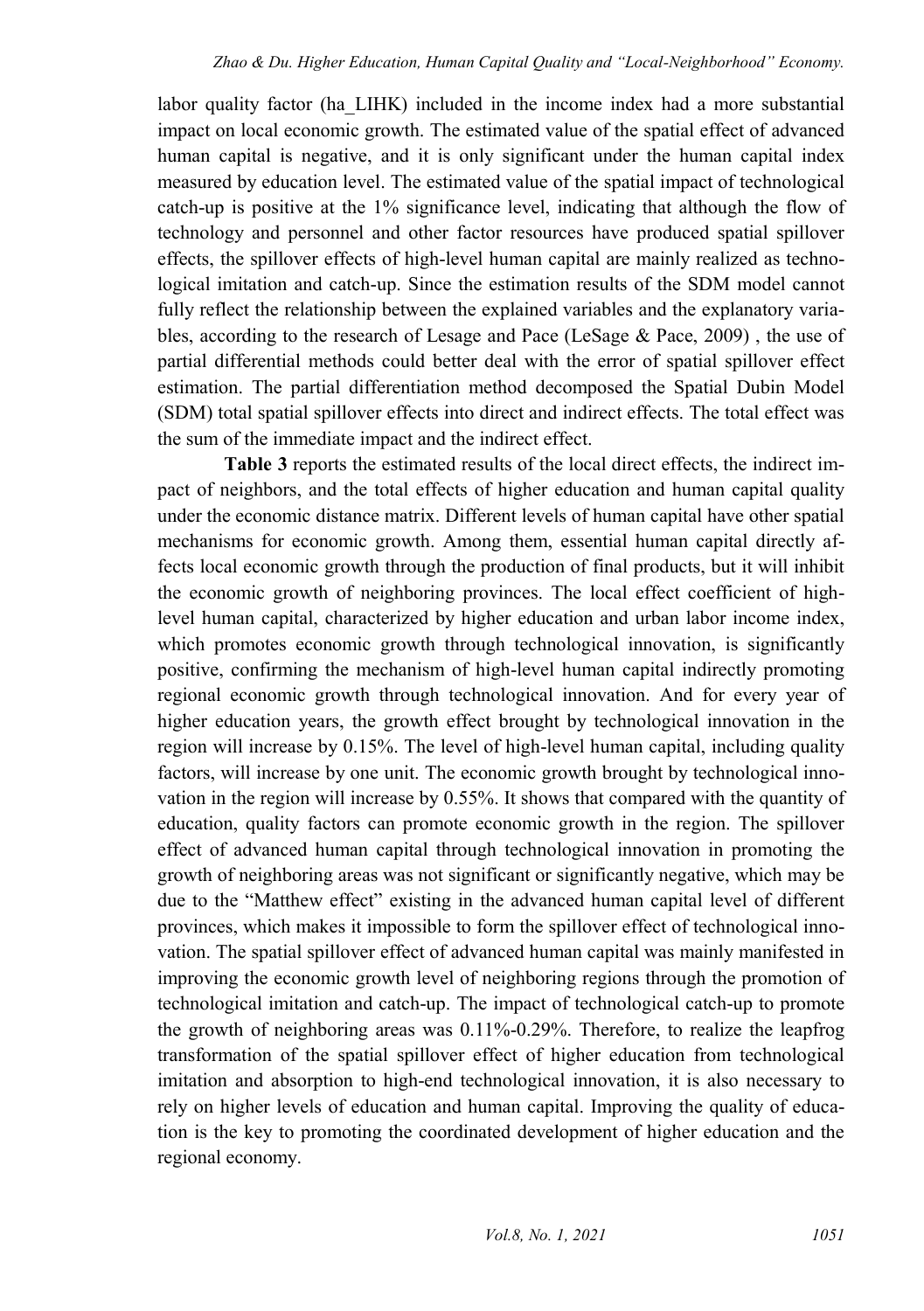**Table 3. Decomposition of the Spatial Effect of Higher Education and Human Capital Quality in Promoting Regional Economic Growth.**

| Variable                                                                                    | <b>Local Effect</b> |              | <b>Neighborhood Effect</b> |             |                    | <b>Overall Effect</b> |  |
|---------------------------------------------------------------------------------------------|---------------------|--------------|----------------------------|-------------|--------------------|-----------------------|--|
|                                                                                             | Education<br>Level  | <b>LIHK</b>  | Education<br>Level         | <b>LIHK</b> | Education<br>Level | <b>LIHK</b>           |  |
| Capital Stock                                                                               | 0.3355***           | $0.3033***$  | $0.0716**$                 | $0.1299***$ | $0.4070***$        | $0.4332***$           |  |
|                                                                                             | (0.0115)            | (0.0123)     | (0.0358)                   | (0.0388)    | (0.0365)           | (0.0403)              |  |
| Number of Labor                                                                             | $-0.6850***$        | $-0.8687***$ | $0.2061*$                  | $0.4841***$ | $-0.4790***$       | $-0.3846***$          |  |
|                                                                                             | (0.0269)            | (0.0358)     | (0.1179)                   | (0.1162)    | (0.1133)           | (0.1153)              |  |
| Basic Human Capital                                                                         | $0.5351***$         | $0.0456**$   | $-0.7291**$                | $-0.1265**$ | $-0.1940$          | $-0.0809$             |  |
|                                                                                             | (0.0925)            | (0.0186)     | (0.3054)                   | (0.0611)    | (0.2830)           | (0.0630)              |  |
| Advanced Human                                                                              | $0.1499***$         | $0.5493***$  | $-0.1715**$                | $-0.2953$   | $-0.0216$          | 0.2540                |  |
| Capital                                                                                     | (0.0152)            | (0.0578)     | (0.0528)                   | (0.1848)    | (0.0487)           | (0.1878)              |  |
| Technology Catch-up                                                                         | $-0.0416***$        | $-0.2212***$ | $0.1058***$                | $0.2934***$ | $0.0642***$        | 0.0722                |  |
|                                                                                             | (0.0050)            | (0.0295)     | (0.0129)                   | (0.0752)    | (0.0115)           | (0.0674)              |  |
| Foreign Trade Degree                                                                        | $0.0436**$          | $-0.0028$    | 0.0455                     | $-0.0781*$  | $0.0891**$         | $-0.0808*$            |  |
| of Dependence                                                                               | (0.0144)            | (0.0159)     | (0.0386)                   | (0.0449)    | (0.0382)           | (0.0477)              |  |
| <b>Industrial Structure</b>                                                                 | $-0.3621***$        | $-0.3022***$ | $-0.0902$                  | 0.0419      | $-0.4523*$         | $-0.2604$             |  |
|                                                                                             | (0.0639)            | (0.0623)     | (0.2330)                   | (0.2219)    | (0.2402)           | (0.2352)              |  |
| Government Support                                                                          | $-0.4233***$        | $-0.3146***$ | $-0.3324*$                 | 0.3758**    | $-0.7558***$       | 0.0612                |  |
|                                                                                             | (0.0623)            | (0.0692)     | (0.1833)                   | (0.1828)    | (0.1774)           | (0.1710)              |  |
| ***, **, * Represent significant at the statistical level of 1%, 5%, and 10%, respectively. |                     |              |                            |             |                    |                       |  |

#### **Table 4. Estimation of the Spatial Effect of Higher Education by Dividing Economic Zones.**

|                              | Bohai Sea Economic<br><b>Belt and Northeast China</b> |                         | <b>Economic Belt</b>     | <b>Yangtze River Triangle</b> | <b>Pearl River Delta</b><br><b>Economic Belt</b> |                          |
|------------------------------|-------------------------------------------------------|-------------------------|--------------------------|-------------------------------|--------------------------------------------------|--------------------------|
|                              | Local                                                 | Neighborhood            | Local                    | Neighborhood                  | Local                                            | Neighborhood             |
| Capital<br>Stock             | $0.4932***$<br>(0.0212)                               | $-0.1160*$<br>(0.0687)  | $0.1341***$<br>(0.0190)  | $-0.0904**$<br>(0.0416)       | $0.2900***$<br>(0.0261)                          | $-0.0411$<br>(0.0845)    |
| Number of<br>Labor           | 0.0311<br>(0.0800)                                    | $-0.2317$<br>(0.2230)   | $-0.1039***$<br>(0.0063) | $0.0439**$<br>(0.0181)        | $-0.0426***$<br>(0.0050)                         | $-0.0841***$<br>(0.0240) |
| Basic Human<br>Capital       | $0.1777***$<br>(0.0211)                               | $0.1016*$<br>(0.0537)   | $-0.0480*$<br>(0.0248)   | $0.2370***$<br>(0.0574)       | $0.0499**$<br>(0.0242)                           | $-0.1249***$<br>(0.0369) |
| Advanced<br>Human<br>Capital | $0.1624***$<br>(0.0290)                               | $-0.1099$<br>(0.0753)   | $-0.0239$<br>(0.0358)    | $0.1607**$<br>(0.0591)        | $0.1853***$<br>(0.0553)                          | $-0.1323$<br>(0.0850)    |
| Technology<br>Catch-up       | $-0.0674***$<br>(0.0075)                              | $0.1659***$<br>(0.0292) | $0.0471**$<br>(0.0201)   | 0.0575<br>(0.0369)            | 0.0161<br>(0.0255)                               | $0.1584**$<br>(0.0575)   |
| Sample Size                  | 252                                                   |                         | 112                      |                               | 168                                              |                          |
| $R^2$                        | 0.883                                                 |                         | 0.362                    |                               | 0.658                                            |                          |

*\*This table only reports the spatial direct and indirect effects of using W3 matrix and education human capital to*  estimate core explanatory variables. The complete results can be obtained from the author. In terms of regional *division, this article draws on the division method of Tongbin Zhang (2016). Among them, the Bohai Sea Economic Belt and Northeast China include 9 provinces (cities, autonomous regions), including Beijing, Tianjin, Hebei, Shanxi, Inner Mongolia, Liaoning, Jilin, Heilongjiang, and Shandong; the Yangtze River triangle economic belt includes 4 provinces (cities) of Shanghai, Jiangsu, Zhejiang, and Anhui; the Pearl River Delta economic belt includes 6 provinces of Fujian, Jiangxi, Hunan, Guangdong, Guangxi, and Hainan.*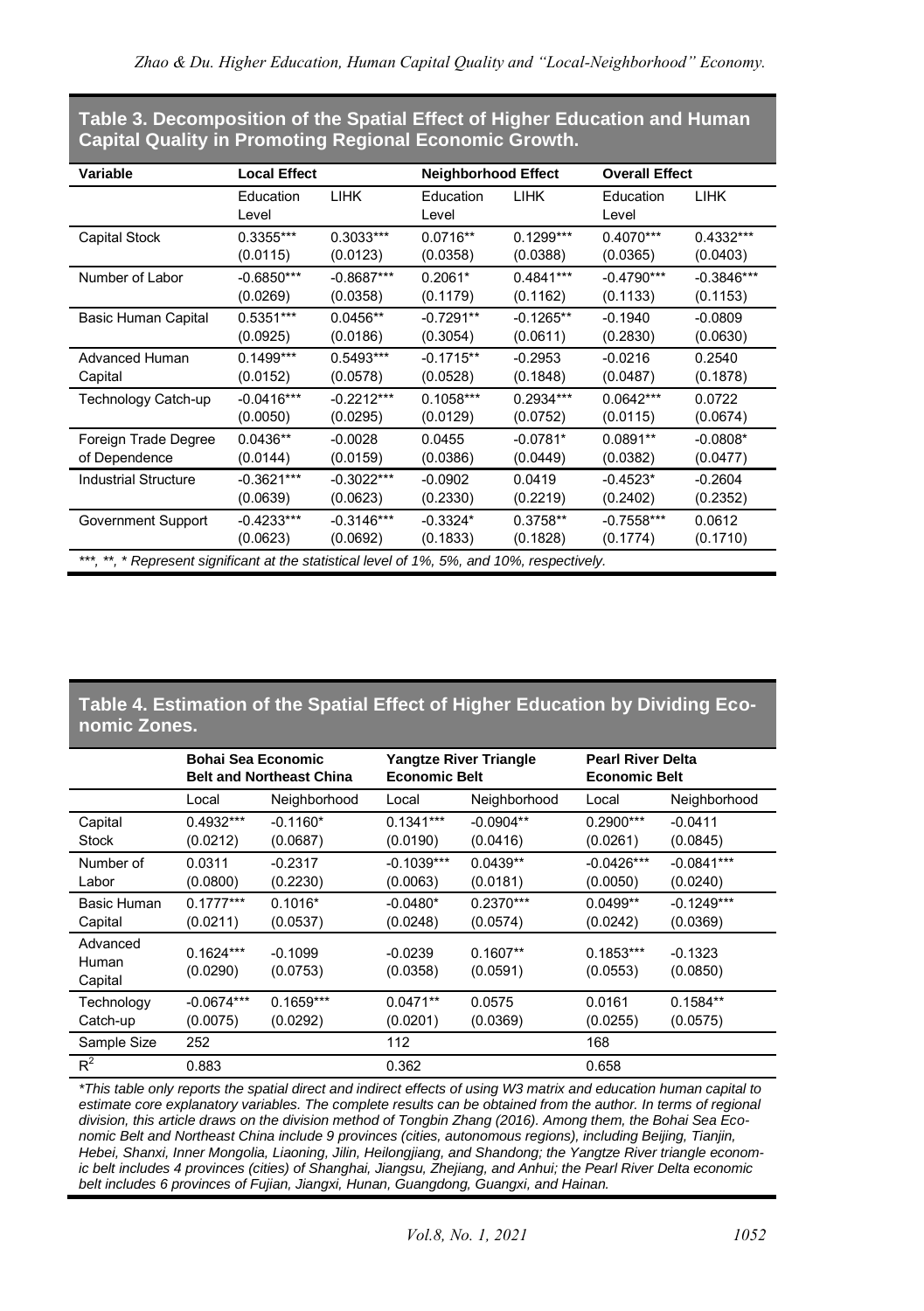## *Further Discussion on the Spatial Spillover Effect of Higher Education*

About 70% of the world's entire economy is from the economic output of more than 40 major urban agglomerations globally. In recent years, China's three major urban agglomerations, the Yangtze River Delta, the Pearl River Delta, and Beijing-Tianjin-Hebei have become the three growth poles of China's economic development and have produced more than 40% of GDP. We refer to the classification standard of Zhang et al. (Zhang, 2016) to further estimate the sub-samples of the Northeast, Yangtze River Delta, and Pearl River Delta Economic Belts in the Bohai Rim Economic Zone, observe the spatial effects of higher education within the region and make regional comparisons (**Table 4**). In terms of regional differences, the Yangtze River Delta has the highest per capita GDP during the sample period. The Bohai Rim Economic Belt has a higher per capita GDP than the Pearl River Delta. The technological innovation spillover effect of advanced human capital represented by higher education is significantly positive in the Yangtze River Delta region, indicating that the "agglomeration effect" of the economic belt has brought new momentum to regional economic growth. The neighborhood effect is not significant in the northeastern Bohai Rim region and the Pearl River Delta region. The neighborhood effect of higher education in the northeastern Bohai Rim and the Pearl River Delta is mainly manifested in technology catch-up and imitation. Complying with the "Guangdong-Hong Kong-Macao Greater Bay Area" policy, along with the flow of talents and technologies, higher education has enhanced the ability to absorb and imitate technology in the Pearl River Delta region, promoted the economic growth of neighboring areas, and strengthened the economic growth of higher education throughout the region.

### **Conclusions and Suggestions**

Using panel data from China's provinces and municipalities from 1990 to 2017, combined with microdata, two human capital measurement data were constructed using the education stock and labor income index method. And learn from the improved Lucas and Nelson & Phelps models to clarify the mechanism of higher education and human capital quality from the spatial dimension. The results found: (i) Higher education indirectly promotes local economic growth through technological innovation, but the spatial spillover effect is mainly manifested in promoting economic growth in neighboring areas through technological catch-up and imitation. After considering quality factors, the local and neighboring growth effects of advanced human capital are both enhanced. (ii) Basic human capital directly acts on output to promote regional economic growth, but it will inhibit the economic growth of other neighboring provinces and cities. (iii) Higher education exhibits different effects in regions with different economic development levels, and it can, even more, exert a technological innovation spillover effect on economic growth in areas with high economic development levels.

Based on the above research conclusions, the policy implications are as follows: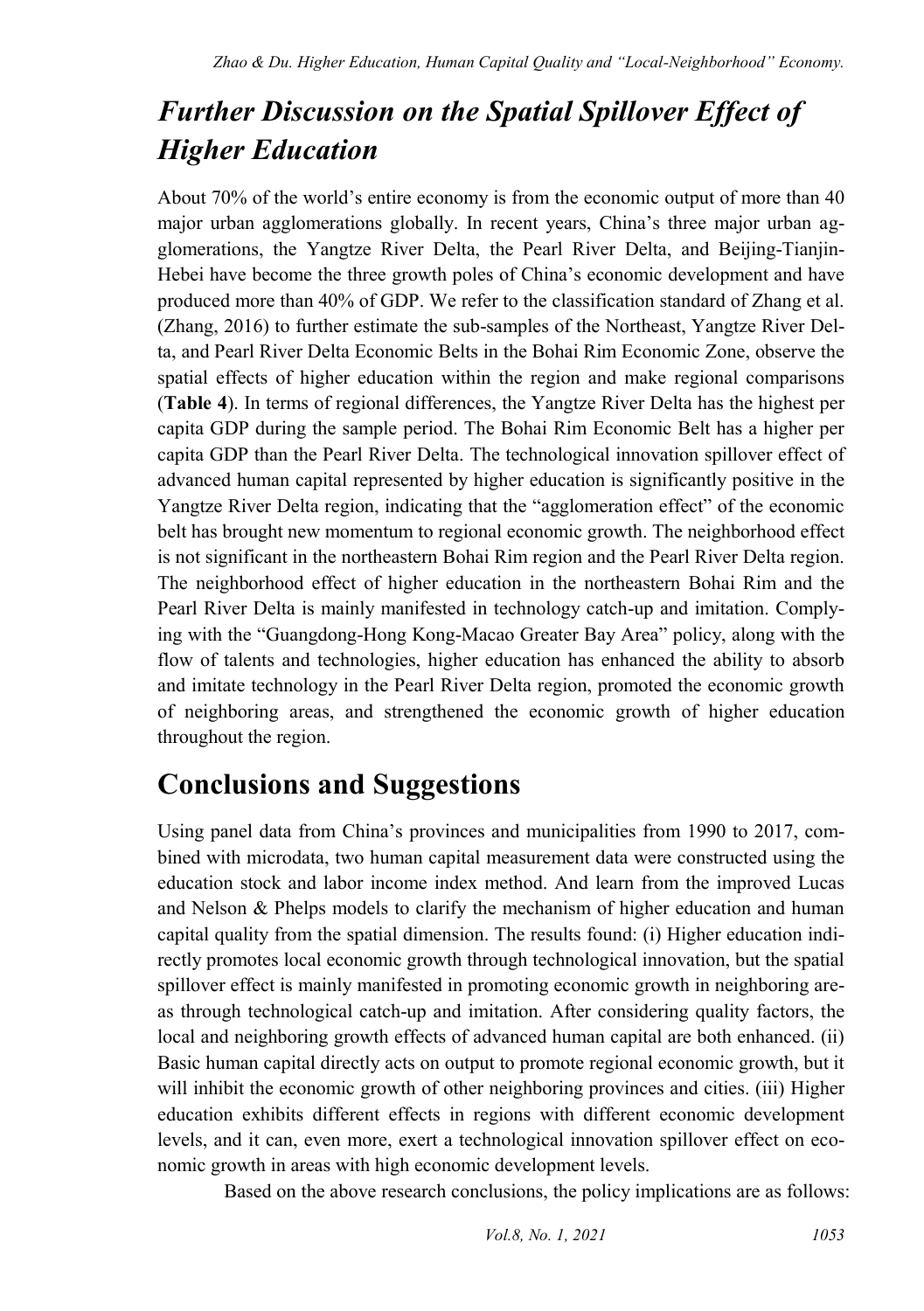Firstly, give full play to the spatial coordination mechanism of higher education that promotes local-neighborhood growth through technological innovation and technological imitation and enhances the contribution of higher education to regional economic growth. When formulating regional development policies, spatial factors should be included. Continuously improve the level and quality of human capital, amplify the agglomeration effect and scale effect, ensure the full use of human capital externalities, and constantly increase the contribution of higher education and human capital to regional economic growth.

Secondly, realize the complementary advantages of provincial education and human capital, and form a regional economic layout with high-quality development. It is necessary to strengthen further the positive spillover effect of human capital in promoting technology imitation and absorption in the region and at the same time enhance the technology assimilation and absorption capacity of neighboring areas. Creating an environment conducive to sharing knowledge within the region and stimulating imitation, absorption, and independent innovation in neighboring areas and the quality of economic development in the entire area are ultimately improved.

Thirdly, implement differentiated policies for regions with different development levels, and build an innovative system for the coordinated development of regional higher education and economy. The external environment for technological innovation and economic growth should be continuously optimized to enable the spillover of the talent innovation effect to break through the limitations of geographical proximity. Open up the path of high-level talent knowledge spillover, improve regional connectivity, realize the matching interaction between high-level innovative talents and the upgrading of regional industrial structure, and form a talent layout conducive to regional coordinated development.

### **References**

Barro, R.J., & Lee, J.W. (1993). International comparisons of educational attainment. *Journal of Monetary Economics*, 32(3):363-394. DOI: [https://doi.org/10.1016/0304-](https://doi.org/10.1016/0304-3932(93)90023-9) [3932\(93\)90023-9](https://doi.org/10.1016/0304-3932(93)90023-9) 

Cai, F., & Du, Y. (2000). Convergence and differences in China's regional economic growth: Implications for the western

development strategy. *Economic Research Journal*, 46(10):30-37+80. Chang, X., & Zhao, Y. (2017). An econometric research on the economic growth effect of China's human capital: An empirical analysis based on interprovincial panel data. *Journal of Statistics and Information*, 32(11):10-20. [Chinese]

*Vol.8, No. 1, 2021 1054*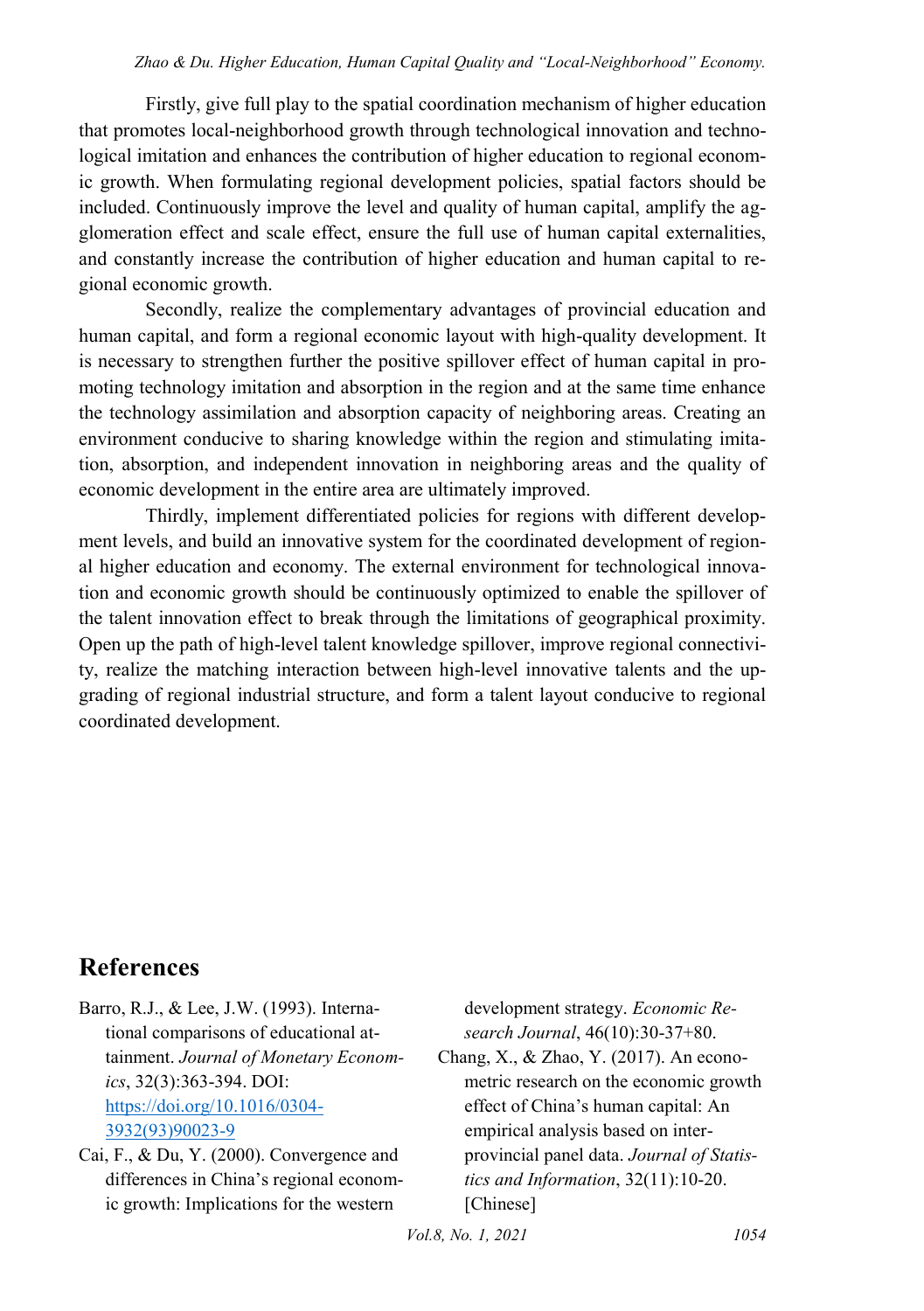*Zhao & Du. Higher Education, Human Capital Quality and "Local-Neighborhood" Economy.* 

[https://www.cnki.com.cn/Article/CJFD](https://www.cnki.com.cn/Article/CJFDTotal-TJLT201711002.htm) [Total-TJLT201711002.htm](https://www.cnki.com.cn/Article/CJFDTotal-TJLT201711002.htm) 

- Chen, Q. (2014). Advanced econometrics and Stata application (Second Edition). Beijing: Higher Education Press. ISBN: 978-7-04-032983-4.
- Deng, F., & Ke, W. (2020). Heterogeneous human capital and economic development: an empirical study based on spatial heterogeneity. *Statistical Research*, 37(2):93-104. [Chinese] [https://www.cnki.com.cn/Article/CJFD](https://www.cnki.com.cn/Article/CJFDTotal-TJYJ202002009.htm) [Total-TJYJ202002009.htm](https://www.cnki.com.cn/Article/CJFDTotal-TJYJ202002009.htm)
- Ding, S., & Knight, J. (2011). Why has China grown so fast? The role of physical and human capital formation. *Oxford Bulletin of Economics & Statistics*, 73(2):141–174. DOI: [https://doi.org/10.1111/j.1468-](https://doi.org/10.1111/j.1468-0084.2010.00625.x) [0084.2010.00625.x](https://doi.org/10.1111/j.1468-0084.2010.00625.x)
- Dong, Z. (2017). Research on the interactive relationship between human capital and economic growth: An empirical analysis based on China's human capital index. *Macroeconomics*, 37(4):88-98. [Chinese] DOI: [https://doi.org/10.16304/j.cnki.11-](https://doi.org/10.16304/j.cnki.11-3952/f.2017.04.010) [3952/f.2017.04.010](https://doi.org/10.16304/j.cnki.11-3952/f.2017.04.010)
- Du, W., Yang, Z., & Xia, G. (2014). Research on the mechanism of human capital promoting economic growth. *China Soft Science*, 29(8):173-183. [Chinese] DOI:

[https://doi.org/10.3969/j.issn.1002-](https://doi.org/10.3969/j.issn.1002-9753.2014.08.018) [9753.2014.08.018](https://doi.org/10.3969/j.issn.1002-9753.2014.08.018) 

- Du, Y., & Zhao, R. (2018). The role of education in economic growth: factor accumulation, efficiency improvement, or capital complementarity? *Educational Research*, 39(5):27-35. [Chinese] [https://www.cnki.com.cn/Article/CJFD](https://www.cnki.com.cn/Article/CJFDTotal-JYYJ201805005.htm) [Total-JYYJ201805005.htm](https://www.cnki.com.cn/Article/CJFDTotal-JYYJ201805005.htm)
- Engelbrecht, H.J. (2003). Human Capital and Economic Growth: Cross-Section Evidence for OECD Countries. *Economic Record*, 79:40-51. DOI:

#### [https://doi.org/10.1111/1475-](https://doi.org/10.1111/1475-4932.00090) [4932.00090](https://doi.org/10.1111/1475-4932.00090)

Fischer, M.M., Bartkowska, M., Riedl, A., Sardadvar, S., & Kunnert, A. (2009). The impact of human capital on regional labour productivity in Europe. *Letters in Spatial and Resource Sciences*, 2(2):97- 108. DOI:

[https://doi.org/10.1007/s12076-009-](https://doi.org/10.1007/s12076-009-0027-7) [0027-7](https://doi.org/10.1007/s12076-009-0027-7) 

- Graham, J.W., & Webb, R.H. (1979). Stocks and depreciation of human capital: New evidence from a present-value perspective. *Review of Income and Wealth*, 25(2):209-224.
- Hanushek, E.A., & Woessmann, L. (2011). How much do educational outcomes matter in OECD countries? *Economic Policy*, 26(67): 427-491. [https://www.nber.org/system/files/worki](https://www.nber.org/system/files/working_papers/w16515/w16515.pdf) [ng\\_papers/w16515/w16515.pdf](https://www.nber.org/system/files/working_papers/w16515/w16515.pdf)
- Holz, C.A., & Sun, Y. (2018). Physical capital estimates for China's provinces, 1952-2015 and beyond. *China Economic Review*, 51:342-357. DOI: [https://doi.org/10.1016/j.chieco.2017.06](https://doi.org/10.1016/j.chieco.2017.06.007) [.007](https://doi.org/10.1016/j.chieco.2017.06.007)
- Jamison, E.A., Jamison, D.T., & Hanushek, E. A. (2007). The effects of education quality on income growth and mortality decline. *Economics of Education Review*, 26(6):771-788. DOI:

[https://doi.org/10.1016/j.econedurev.20](https://doi.org/10.1016/j.econedurev.2007.07.001) [07.07.001](https://doi.org/10.1016/j.econedurev.2007.07.001) 

- Jorgenson, D., & Fraumeni, B.M. (1989). The Accumulation of Human and Nonhuman capital, 1948–1984. Chicago: University of Chicago Press. ISBN: 0- 226-48468-8.
- Kendrick, J.W. (1976). The formation and stocks of total capital. New York: Columbia University Press for NBER. ISBN: 0-87014-271-2.
- LeSage, J.P., & Pace, R.K. (2009). Introduction to spatial econometrics. New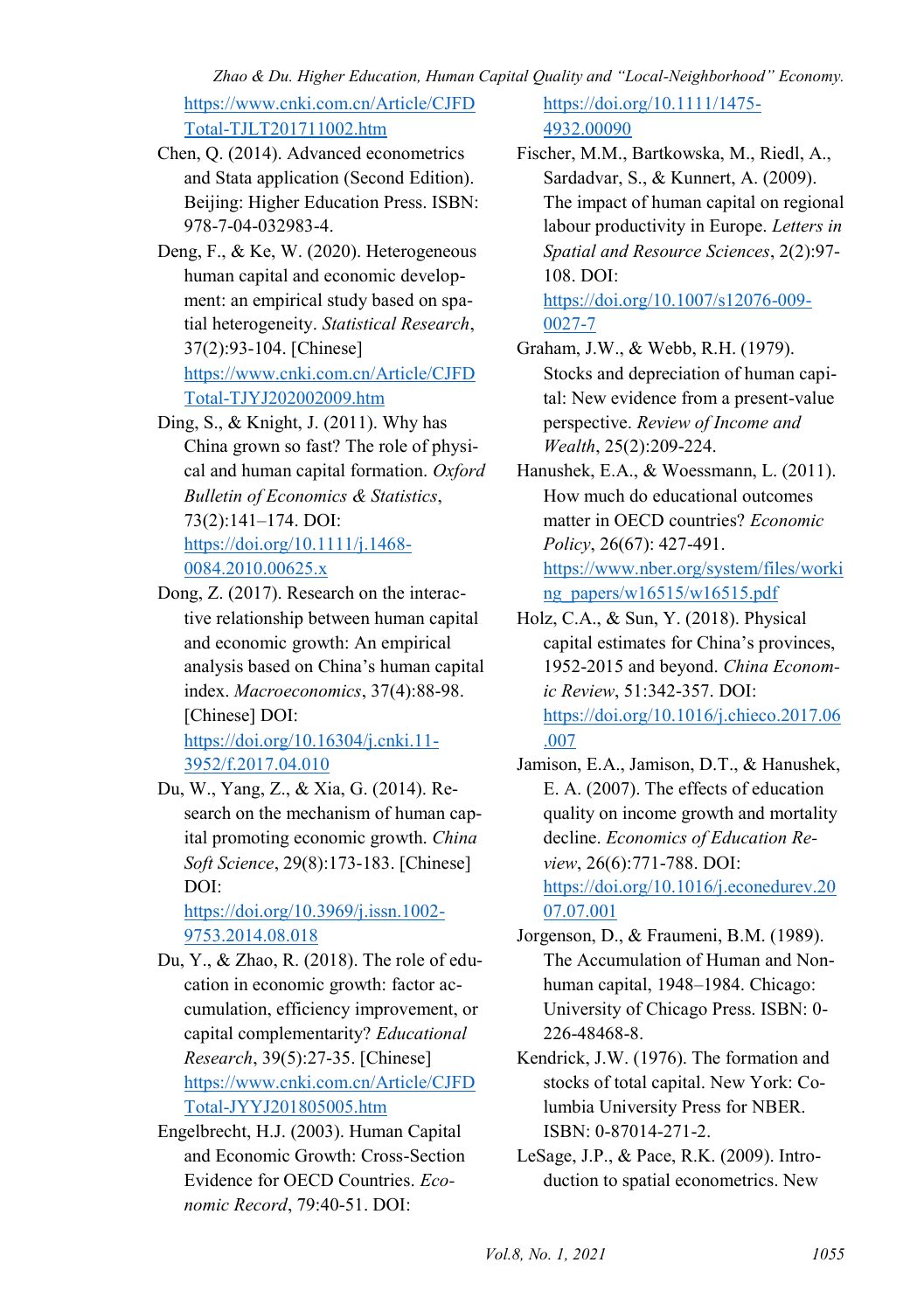*Zhao & Du. Higher Education, Human Capital Quality and "Local-Neighborhood" Economy.* 

York: CRC Press. ISBN: 978-142-006- 424-7.

Li, H., & Tang, T. (2015). Regional differences in labor quality based on human capital. *Journal of Central University of Finance & Economics*, 35(8):72-80+86. [Chinese] [http://www.iyonly.com/xbbjb.iyonly.co](http://www.iyonly.com/xbbjb.iyonly.com/CN/article/downloadArticleFile.do?attachType=PDF&id=5802) [m/CN/article/downloadArticleFile.do?at](http://www.iyonly.com/xbbjb.iyonly.com/CN/article/downloadArticleFile.do?attachType=PDF&id=5802)

[tachType=PDF&id=5802](http://www.iyonly.com/xbbjb.iyonly.com/CN/article/downloadArticleFile.do?attachType=PDF&id=5802) 

Li, T., Lai, J.T., Wang, Y., & Zhao, D. (2016). Long-run relationship between inequality and growth in post-reform China: New evidence from dynamic panel model. *International Review of Economics & Finance*, 41:238 -252. DOI: [https://doi.org/10.1016/j.iref.2015.08.00](https://doi.org/10.1016/j.iref.2015.08.009)

[9](https://doi.org/10.1016/j.iref.2015.08.009) 

- Liang, R., Yu, J., & Feng, S. (2015). The calculation of the contribution of human capital to China's economic growth. *South China Journal of Economics*, 33(7):1-14. [Chinese] DOI: [https://doi.org/10.19592/j.cnki.scje.2015](https://doi.org/10.19592/j.cnki.scje.2015.07.001) [.07.001](https://doi.org/10.19592/j.cnki.scje.2015.07.001)
- Lucas Jr, R.E. (1988). On the mechanics of economic development. *Journal of Monetary Economics*, 22(1):3-42. DOI: [https://doi.org/10.1016/0304-](https://doi.org/10.1016/0304-3932(88)90168-7) [3932\(88\)90168-7](https://doi.org/10.1016/0304-3932(88)90168-7)
- Meng, W., & Wang, X. (2014). China's provincial-level of human capital measurement-based on the cost method of perpetual inventory technology. *Studies in Labor Economics*, 2(4):141-160. [Chinese] [https://www.cnki.com.cn/Article/CJFD](https://www.cnki.com.cn/Article/CJFDTotal-LDJJ201404009.htm)

[Total-LDJJ201404009.htm](https://www.cnki.com.cn/Article/CJFDTotal-LDJJ201404009.htm) 

Mulligan, C.B., & Sala-i-Martin, X. (1997). A labor-income-based measure of the value of human capital: An application to the United States. *Japan and the World Economy*, 9(2):159-191. DOI:

[https://doi.org/10.1016/S0922-](https://doi.org/10.1016/S0922-1425(96)00236-8) [1425\(96\)00236-8](https://doi.org/10.1016/S0922-1425(96)00236-8) 

- Nelson, R.R., & Phelps, E.S. (1965). Investment in humans, technological diffusion, and economic growth. Cowles Foundation Discussion Papers 189, Cowles Foundation for Research in Economics, Yale University. [https://ideas.repec.org/p/cwl/cwldpp/18](https://ideas.repec.org/p/cwl/cwldpp/189.html) [9.html](https://ideas.repec.org/p/cwl/cwldpp/189.html)
- Psacharopoulos, G., & Patrinos, H.A. (2004). Returns to investment in education: A further update. *Education Economics*, 12(2):111-134. DOI: [https://doi.org/10.1080/0964529042000](https://doi.org/10.1080/0964529042000239140) [239140](https://doi.org/10.1080/0964529042000239140)
- Qian, X. (2012). A statistical estimation of human capital level. *Statistical Research*, 29(8):74-82. [Chinese] DOI: [https://doi.org/10.19343/j.cnki.11-](https://doi.org/10.19343/j.cnki.11-1302/c.2012.08.013) [1302/c.2012.08.013](https://doi.org/10.19343/j.cnki.11-1302/c.2012.08.013)
- Romer, P. M. (1990). Endogenous technological change. *Journal of Political Economy*, 98(5):71-102. [https://www.journals.uchicago.edu/doi/a](https://www.journals.uchicago.edu/doi/abs/10.1086/261725) [bs/10.1086/261725](https://www.journals.uchicago.edu/doi/abs/10.1086/261725)
- Schultz, T.W. (1961). Investment in Human Capital. *The American Economic Review*, 51(1):1-17. [https://www.jstor.org/stable/1818907?se](https://www.jstor.org/stable/1818907?seq=1)  $q=1$
- Zhang, T., Li, J., & Zhou, H. (2016). Regional knowledge spillovers, collaborative innovation, and total factor productivity growth in high-tech industries. *Finance and Trade Research*, 27(1):9-18. [Chinese] DOI:

[https://doi.org/10.19337/j.cnki.34-](https://doi.org/10.19337/j.cnki.34-1093/f.2016.01.002) [1093/f.2016.01.002](https://doi.org/10.19337/j.cnki.34-1093/f.2016.01.002) 

Zhu, P., & Xu, D. (2007). Estimation of human capital in Chinese cities. *Economic Research Journal*, 53(9):84-95. [Chinese]

[https://www.2002n.com/d/img/upfiles\\_6](https://www.2002n.com/d/img/upfiles_6/200849153137197.pdf) [/200849153137197.pdf](https://www.2002n.com/d/img/upfiles_6/200849153137197.pdf)